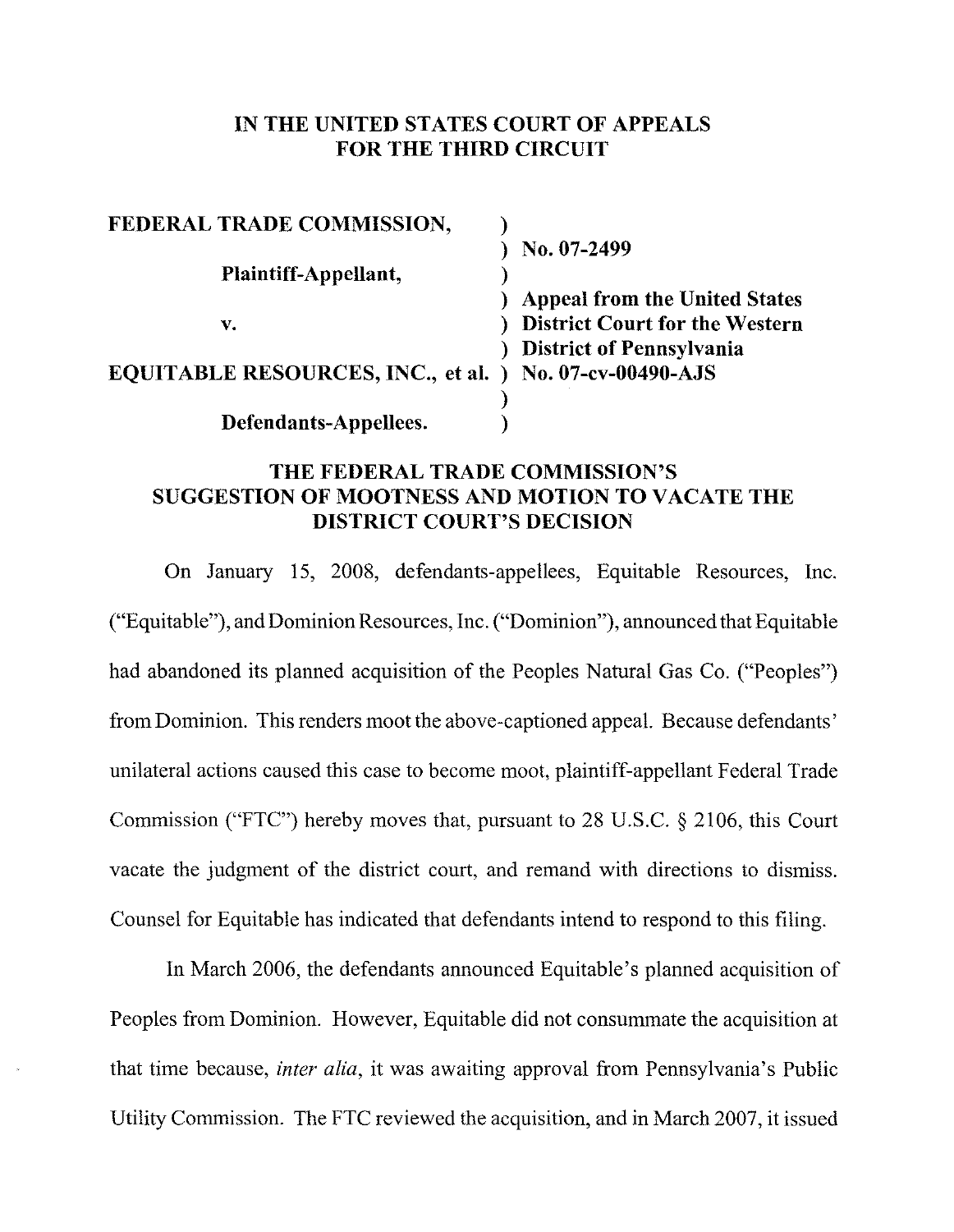an administrative complaint alleging that, if the acquisition were consummated, it would violate Section 7 of the Clayton Act, 15 U.S.C.  $\S$  18, and Section 5 of the FTC Act, 15 U.S.C. § 45.

On April 13, 2007, Pennsylvania's Public Utility Commission approved the acquisition, and the same day, the FTC filed its complaint in this case seeking a preliminary injunction, pursuant to  $15$  U.S.C. § 53(b), to prevent consummation of the acquisition pending resolution of the FTC's administrative proceeding.

Defendants moved to dismiss the FTC's district court action, arguing that the state action doctrine renders Equitable's acquisition exempt from the federal antitrust laws. On May 14,2007, the district court granted defendants' motion to dismiss. The FTC appealed that dismissal to this Court. In conjunction with the filing of this appeal, the FTC moved for an injunction of the acquisition pending appeal, and on June 1, this Court granted that motion. The FTC's appeal has been fully briefed and argued.

On January 15, 2008, defendants announced that they had abandoned the planned acquisition, and on January 17, they filed a Form 8-K with the Securities and Exchange Commission formally announcing that abandonment (copy attached). Because they have abandoned the acquisition, this action is now moot.'

 $1$  Because Equitable and Dominion have abandoned the acquisition, on January 29, 2008, the FTC's complaint counsel filed an unopposed motion before the FTC requesting that the FTC dismiss the complaint in its administrative proceeding. On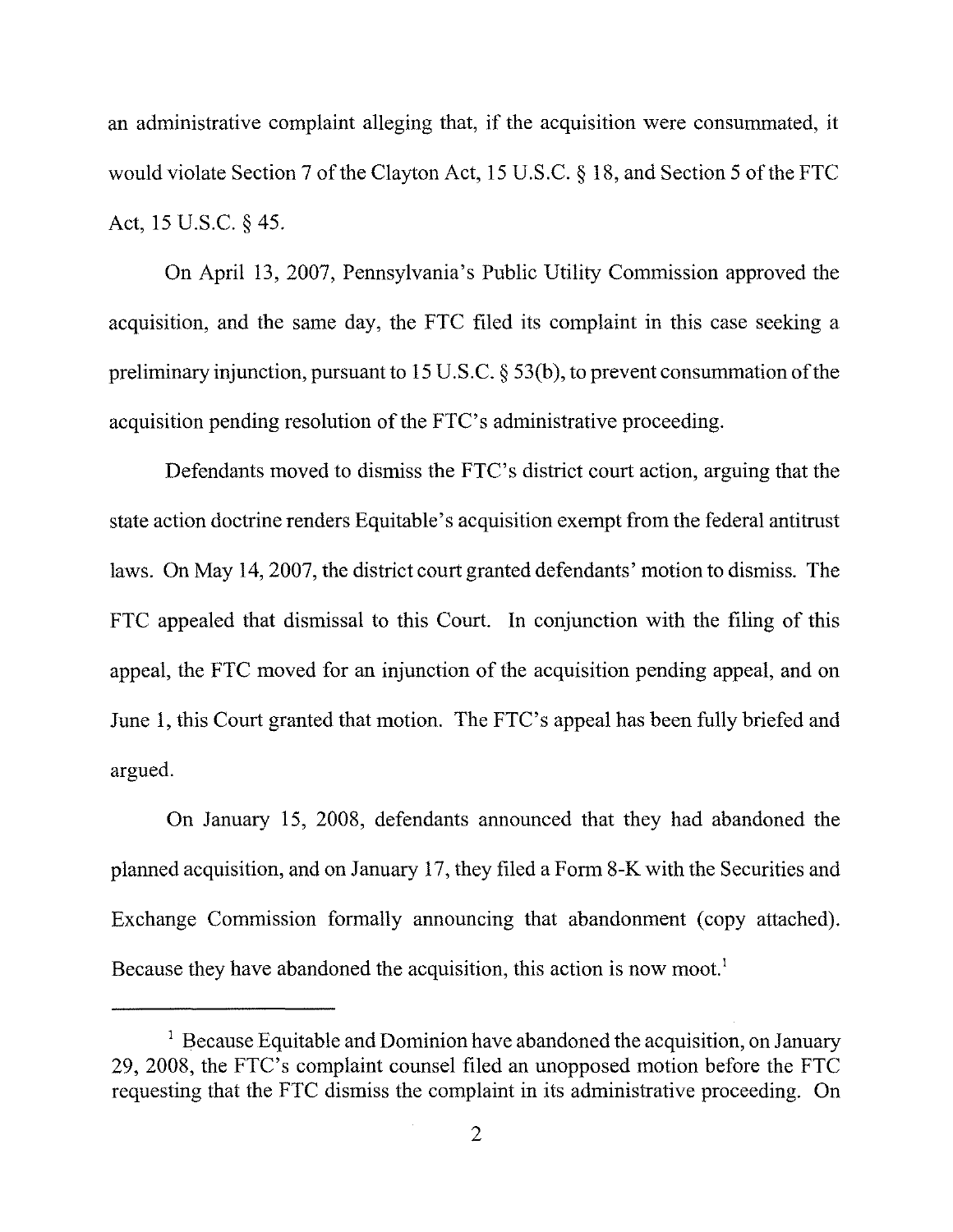In addition, the FTC moves that this Court vacate the district court's judgment in this case. As the Supreme Court recognized, "vacatur must be granted where mootness results from the unilateral action of the party who prevailed in the lower court." *u.s. Bancorp Mortgage Co. v. Bonner Mall P'ship,* 513 U.S. 18,23 (1994); see Old Bridge Owners Co-op. Corp. v. Township of Old Bridge, 246 F.3d 310, 314 (3d Cir. 2001) (party that, through no fault of its own, has "been deprived of a review on the merits of the district court's adverse rulings \* \* \* ought not to be forced to acquiesce in them"). That is exactly what has happened here -- it is defendants' unilateral decision to abandon the acquisition that has rendered the FTC's appeal moot. Accordingly, pursuant 28 U.S.C. § 2106, this Court should vacate the district court's decision, and remand this case to the district court with directions to dismiss.

January 31, the FTC dismissed the administrative complaint.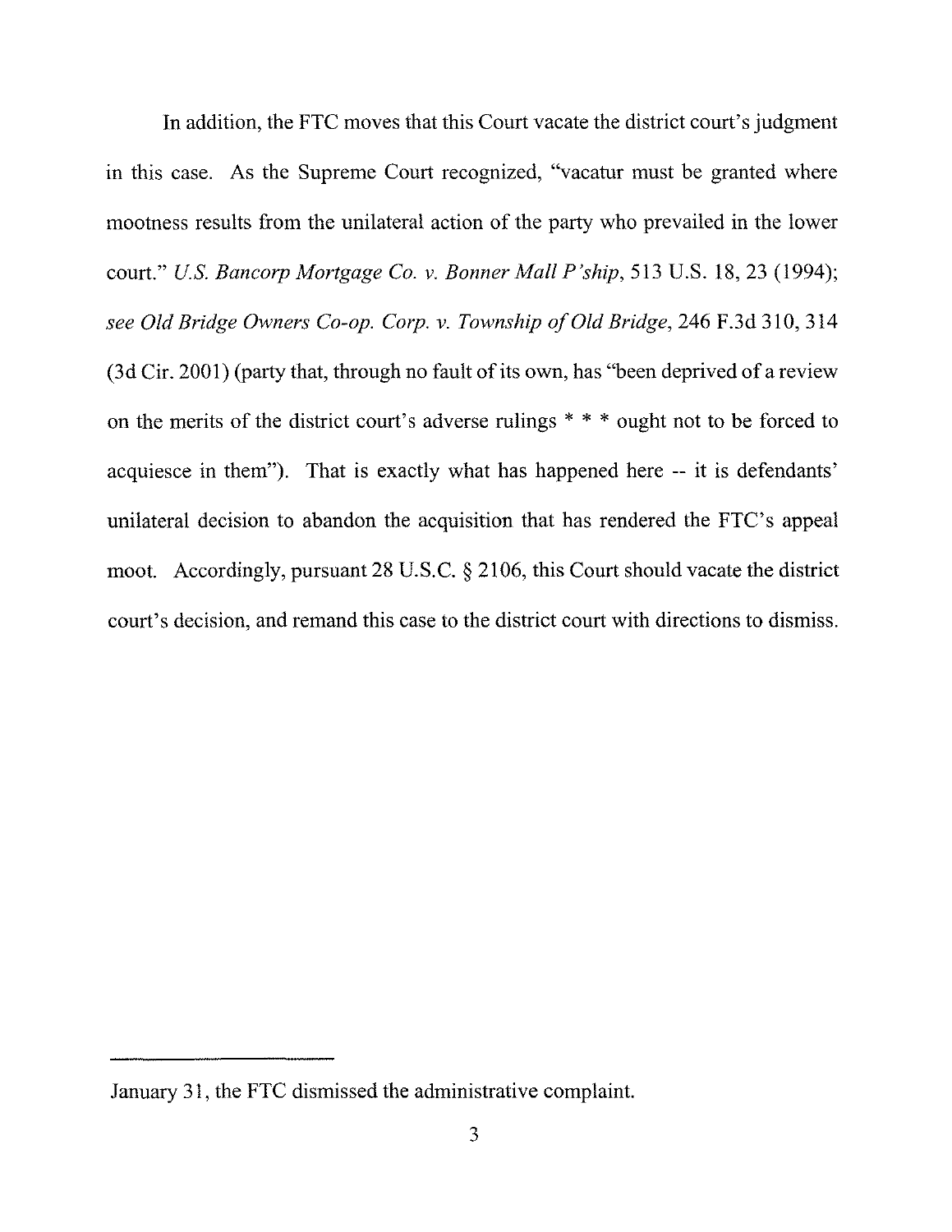Respectfully submitted,

JEFFREY SCHMIDT Director, Bureau of Competition WILLIAM BLUMENTHAL General Counsel

DAVID P. WALES, JR. Deputy Director

MICHAEL J. BLOOM Director of Litigation

PHILLIP L. BROYLES Assistant Director

PATRICIA V. GALVAN Attorney Bureau of Competition

Dated: February 4, 2008

JOHN F. DALY Deputy General Counsel for Litigation

Tauruce Milleragnan <u>Xanerall (P'INaUlS A</u>ri<br>MICHELE ARINGTON

LAWRENCE DeMlLLE-WAGMAN Attorneys Office of the General Counsel

Federal Trade Commission 600 Pennsylvania Avenue, N.W. Washington, D.C. 20580 (202) 326-2448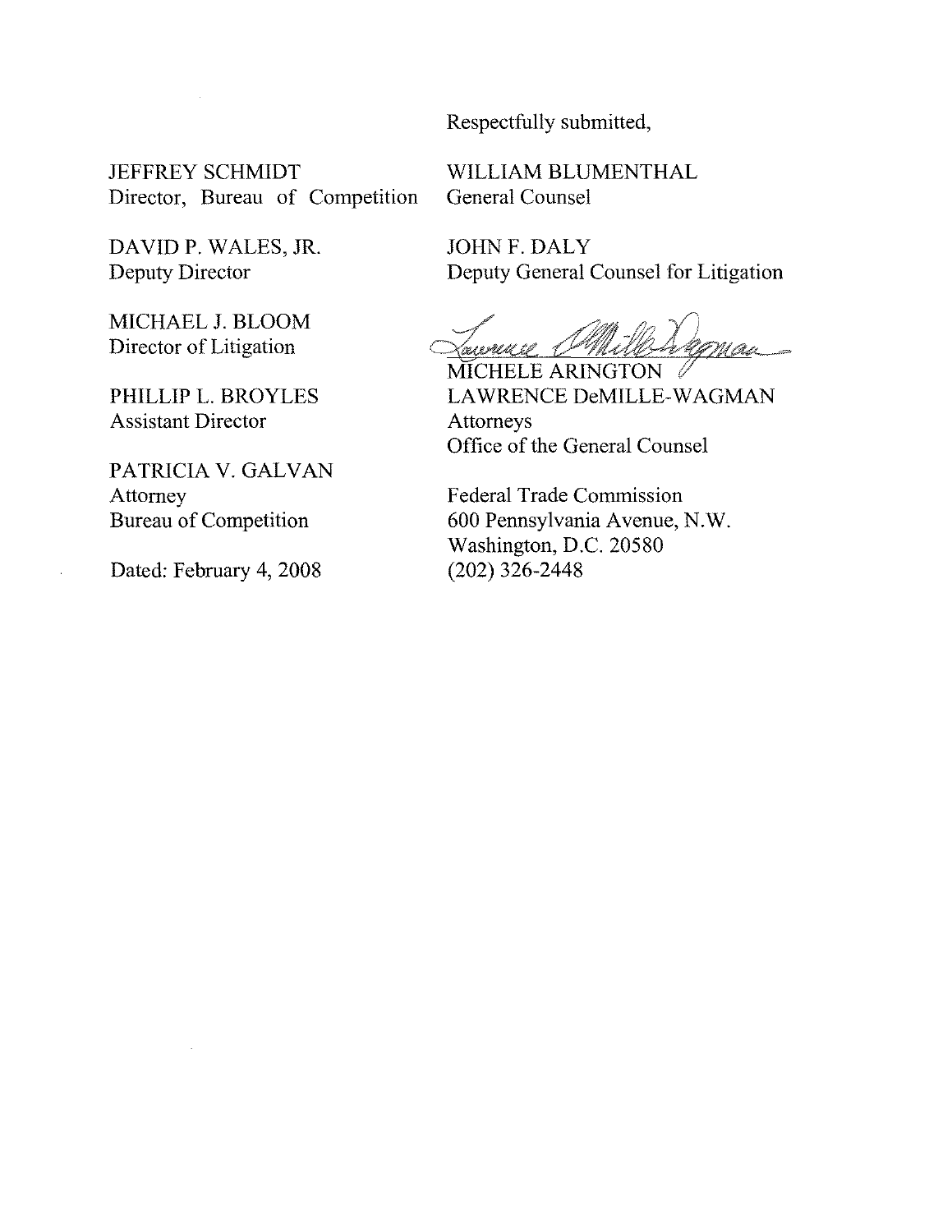### **CERTIFICATE OF SERVICE**

I hereby certify that on February 4,2008, I served a copy of the Federal

Trade Commission's Suggestion of Mootness and Motion to Vacate the District

Court's Decision on the following by first class mail:

George S. Cary Steven J. Kaiser Cleary Gottlieb Steen & Hamilton LLP 2000 Pennsylvania Avenue, N.W. Washington, D.C. 20006-1801 Gcary@cgsh.com skaiser@cgsh.com

Howard Feller McGuireWoods LLP 901 East Cary Street Richmond, **VA** 23219-4030 Hfeller@mcguirewoods.com

On this same day, the above counsel were also served electronically.

. manne D'Mèlle Wenne

Lawrence DeMille-Wagman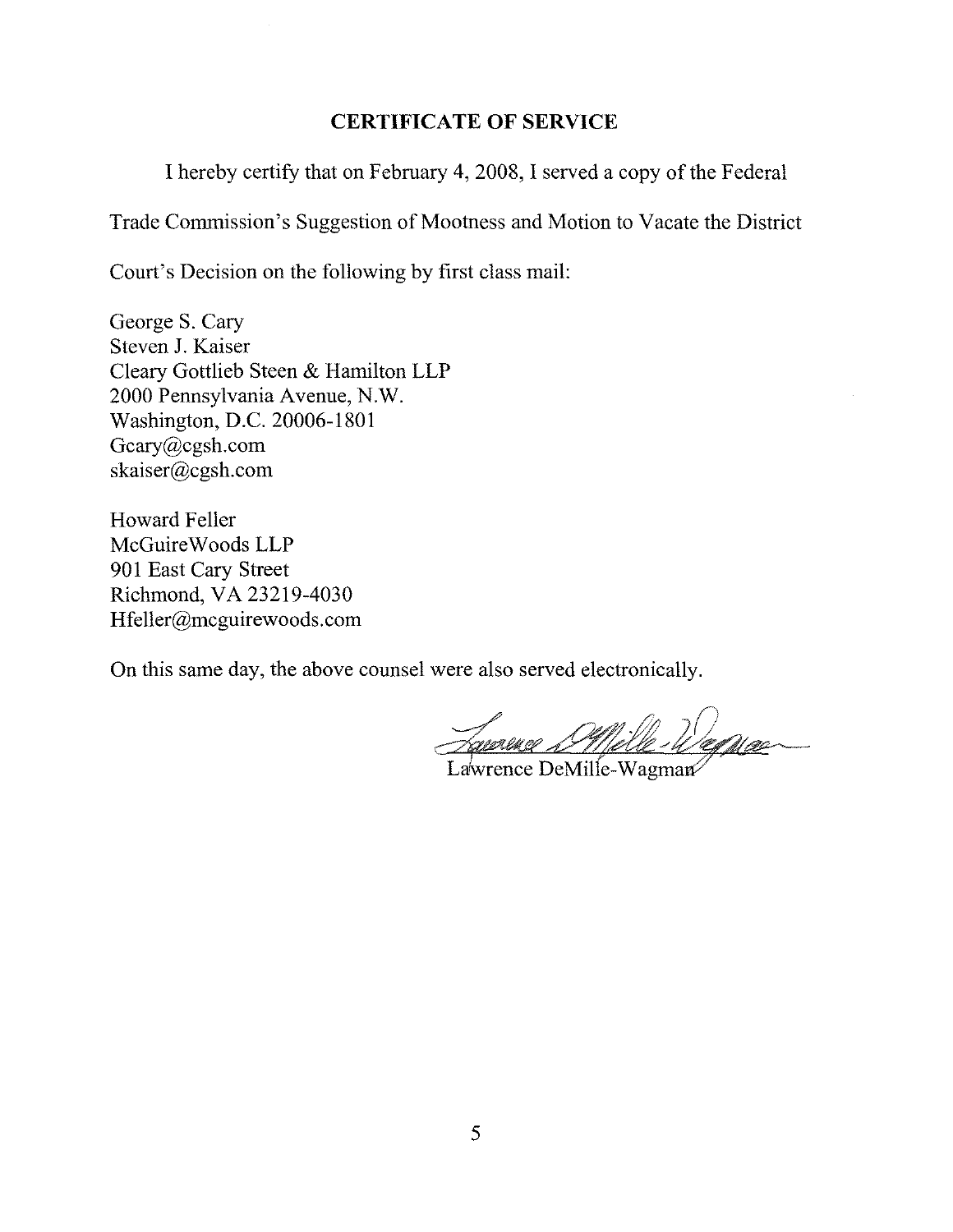Г

# **EQUITABLE RESOURCES INC IPAI**

|                         | <b>FORM 8-K</b> |
|-------------------------|-----------------|
| (Current report filing) |                 |

## Filed 01/17/08 for the Period Ending 01/15/08

| <b>Address</b>     | 225 NORTH SHORE DR                                        |
|--------------------|-----------------------------------------------------------|
|                    | <b>PITTSBURGH, PA 15212-5861</b>                          |
|                    | Telephone 4125535700                                      |
|                    | CIK 0000033213                                            |
| Symbol             | EQT                                                       |
|                    | SIC Code 4923 - Natural Gas Transmission and Distribution |
| <b>Industry</b>    | <b>Natural Gas Utilities</b>                              |
| Sector             | Technology                                                |
| <b>Fiscal Year</b> | 12/31                                                     |
|                    |                                                           |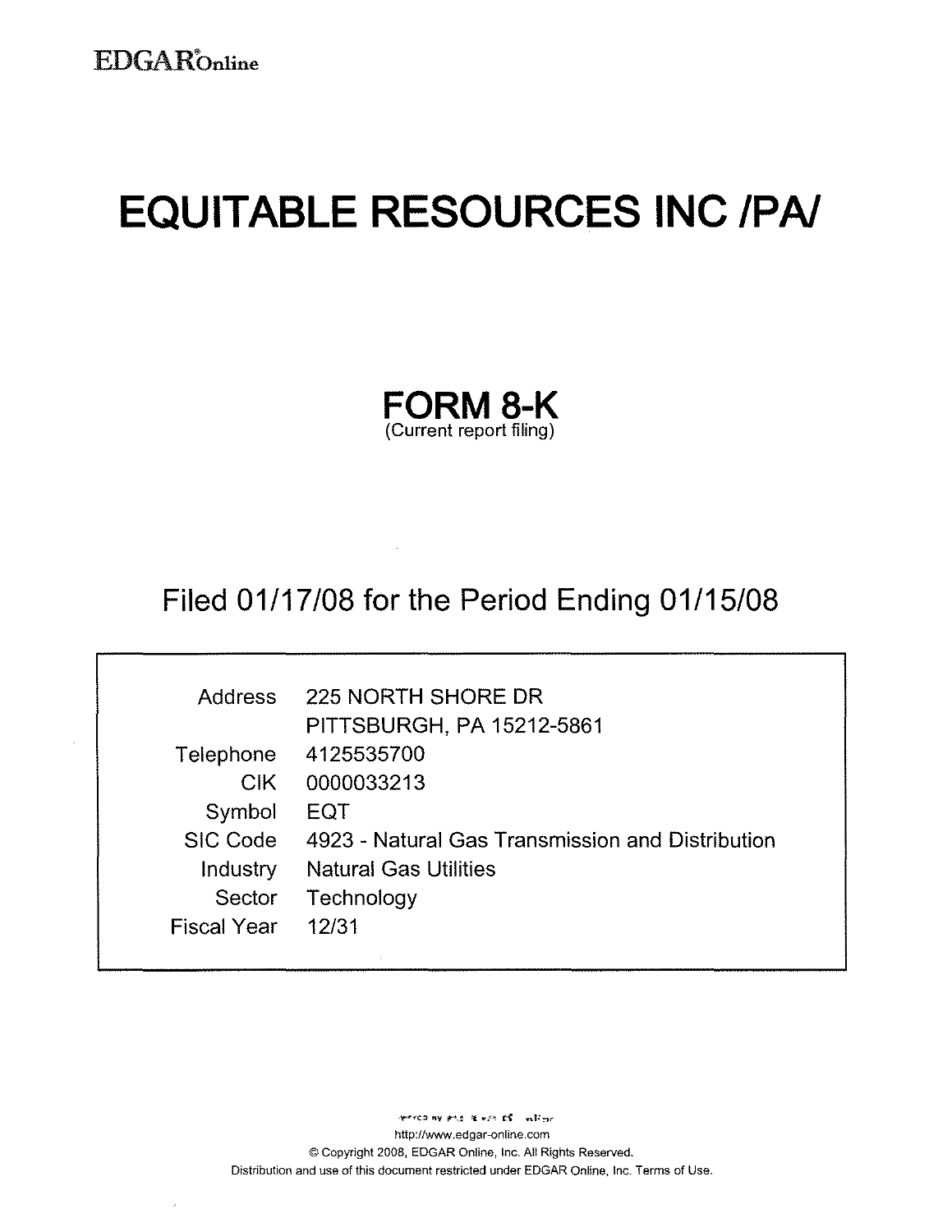### **UNITED STATES SECURITIES AND EXCHANGE COMMISSION**

**Washington, D.C. 20549** 

### **FORM8-K**

### **CURRENT REPORT PURSUANT TO SECTION 13 OR 15(D) OF THE SECURITIES EXCHANGE ACT OF 1934**

Date of report (Date of earliest event reported) **January 15, 2008** 

### **EQUITABLE RESOURCES, INC.**

(Exact Name of Registrant as Specified in Its Charter)

**PENNSYLVANIA** (State or other jurisdiction of incorporation)

**1-3551 25-0464690**  (Connnission File Number) (IRS Employer Identification No.)

**225 North Shore Drive,** Pittsburgh, **Pennsylvania 15212** (Address of Principal Execntive Offices) (Zip Code)

**(412) 553-5700** 

(Registrant's Telephone Number, Inclnding Area Code)

**NONE** 

(Former Name or Former Address, if Changed Since Last Report)

Check the appropriate box below if the Form 8-K filing is intended to simultaneonsly satisfy the filing obligation of the registrant under any of the following provisions *(see* General Instruction A.2. below):

 $\Box$  Written communications pursuant to Rule 425 under the Securities Act (17 CFR 230.425)

 $\Box$  Soliciting materials pursuant to Rule 14a-12 under the Exchange Act (17 CFR 240.14a-12)

 $\Box$  Pre-commencement communications pursuant to Rule 14d-2(b) under the Exchange Act (17 CFR 240.14d-2(b))

 $\square$  Pre-commencement communications pursuant to Rule 13e-4(c) under the Exchange Act (17 CFR 240.13e-4(c))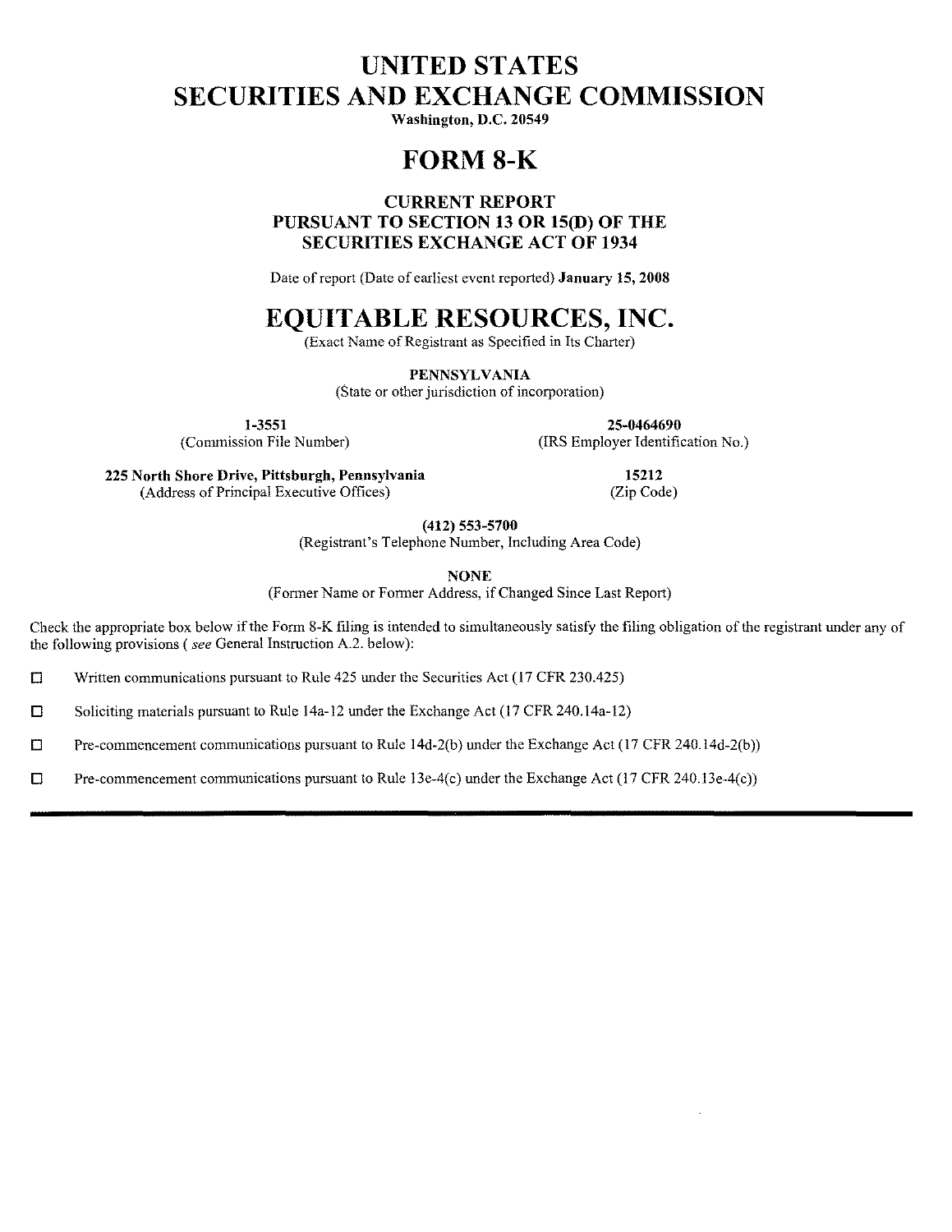#### Item 1.02. **Termination of a Material Definitive Agreement.**

On January 15,2008, Equitable Resources, Inc., a Pennsylvania corporation (the "Company"), and Dominion Resources, Inc., a Virginia corporation ("Dominion"), entered into a Mutual Termination Agreement (the "Termination Agreement") terminating the Stock Purchase Agreement. dated March I. 2006, between Equitable and Dominion, as supplemented by that certain Letter Agreement dated as of July 3, 2007 (the "Stock Purchase Agreement"). The Stock Purchase Agreement, which contemplated Equitable's acquisition ofThe Peoples Natural Gas Company and Hope Gas, Inc. from Dominion, was terminated due to the continued delay in achieving the final regulatory approvals for the transaction.

A copy of the Termination Agreement is attached hereto as Exhibit 10.1 and incorporated herein by reference. The foregoing description of the Termination Agreement does not purport to be complete and is qualified in its entirety by reference to the full text of the Termination Agreement. The press release announcing the termination of the Stock Purchase Agreement is filed as Exhibit 99.1 to this Current Report on Form 8-K and is incorporated herein by reference.

#### Item 9.01. **Financial Statements and Exhibits.**

The following exhibits are filed herewith:

(d) Exhibits.

| Exhibit No. | <b>Description</b>                                                                                                                   |
|-------------|--------------------------------------------------------------------------------------------------------------------------------------|
| 10.1        | Mutual Termination Agreement, dated as of January 15, 2008, by and between Equitable Resources, Inc. and Dominion<br>Resources, Inc. |
| 99.1        | Joint Press release issued by Equitable Resources, Inc. and Dominion Resources, Inc. dated January 15, 2008.                         |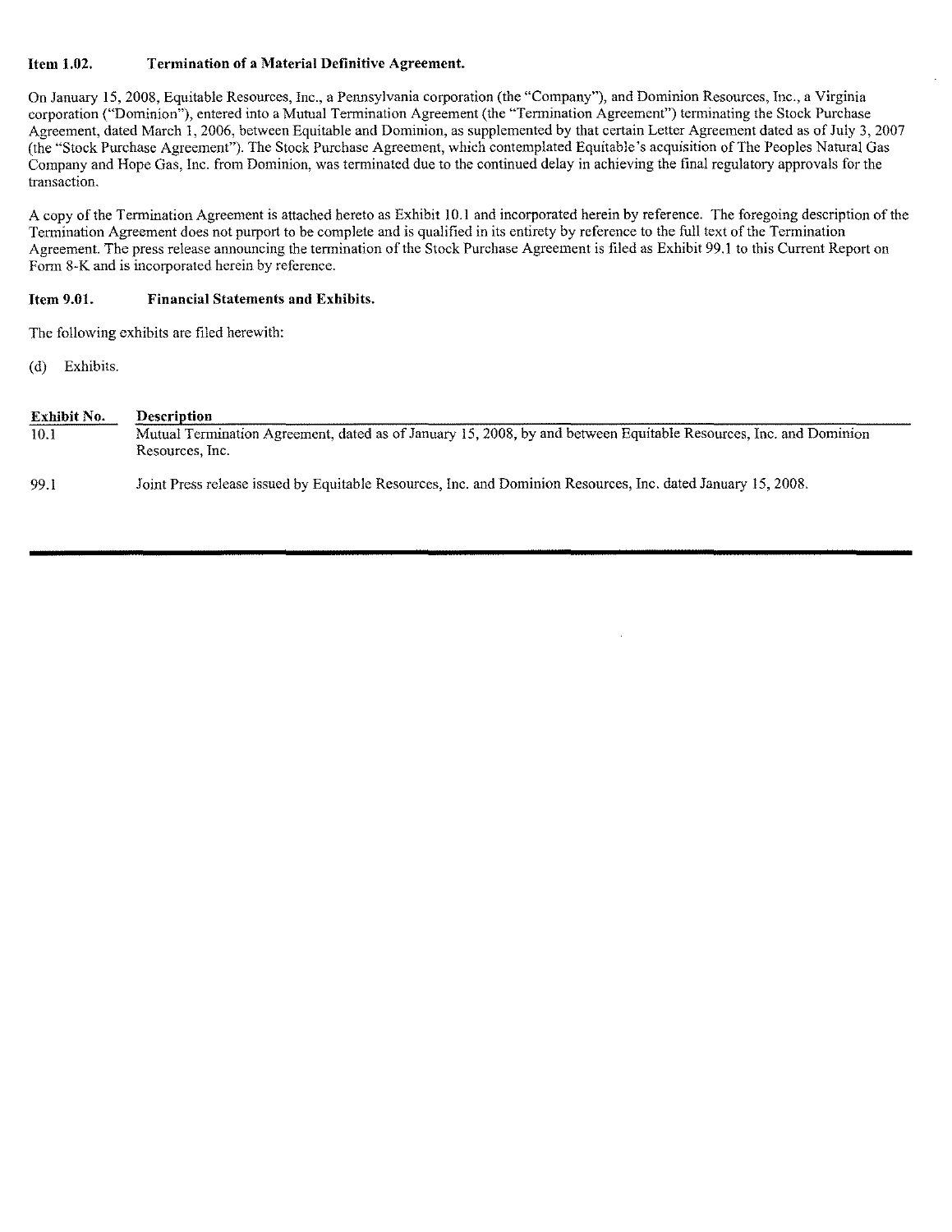### **SIGNATURE**

**Pursuant to the requirements of the Securities and Exchange Act of 1934, as amended, the registrant has duly caused this report to be**  signed on its behalf by the undersigned hereunto duly authorized.

> EQUITABLE RESOURCES, INC. (Registrant)

By: /s/Philip P. Conti

Philip P. Conti **Senior Vice President and**  Chief Financial Officer

Date: January 17, 2008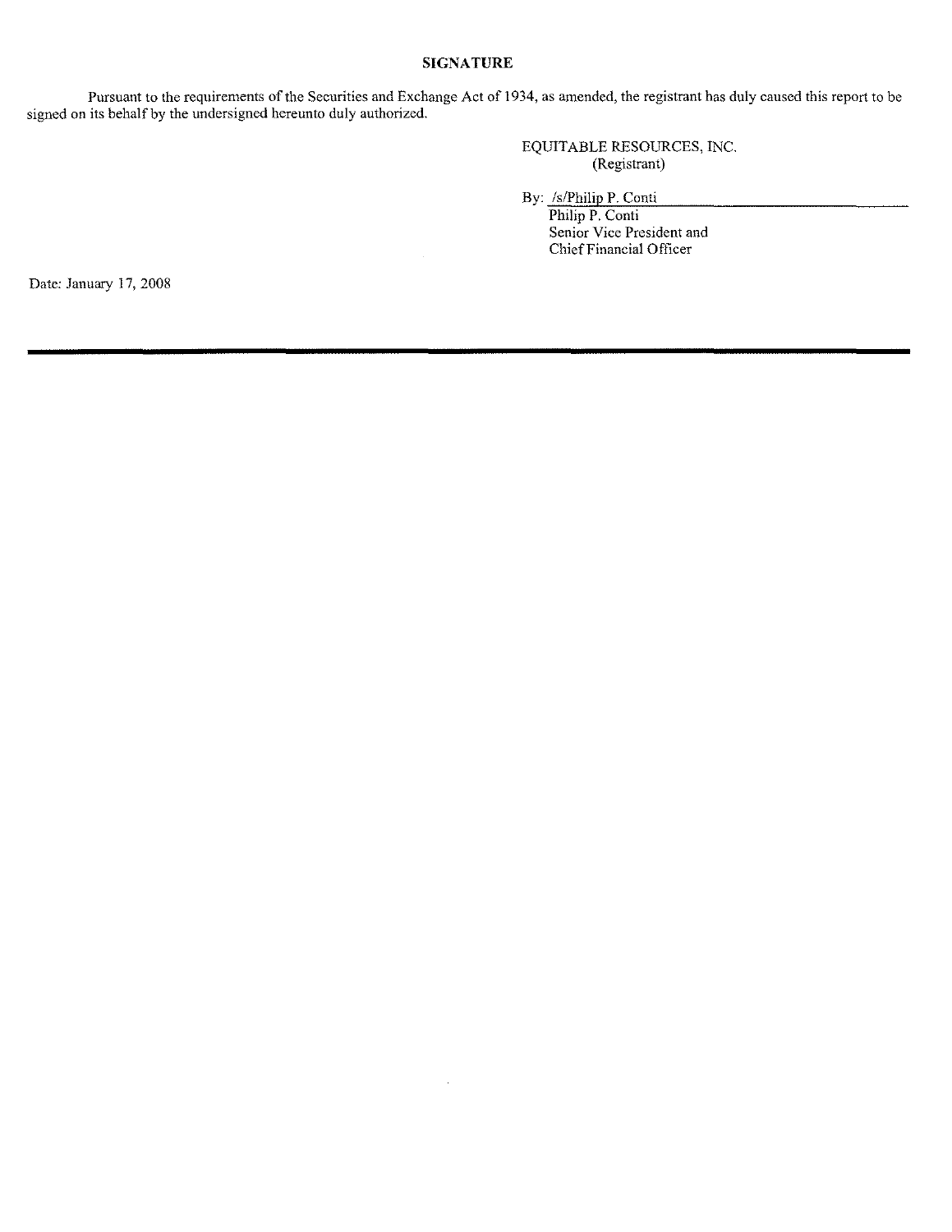| Exhibit No . | <b>Document Description</b>                                                                                                          |
|--------------|--------------------------------------------------------------------------------------------------------------------------------------|
| 10.1         | Mutual Termination Agreement, dated as of January 15, 2008, by and between Equitable Resources, Inc. and Dominion<br>Resources, Inc. |
| 99.1         | Joint Press release issued by Equitable Resources, Inc. and Dominion Resources, Inc. dated January 15, 2008.                         |

 $\sim 10^{-10}$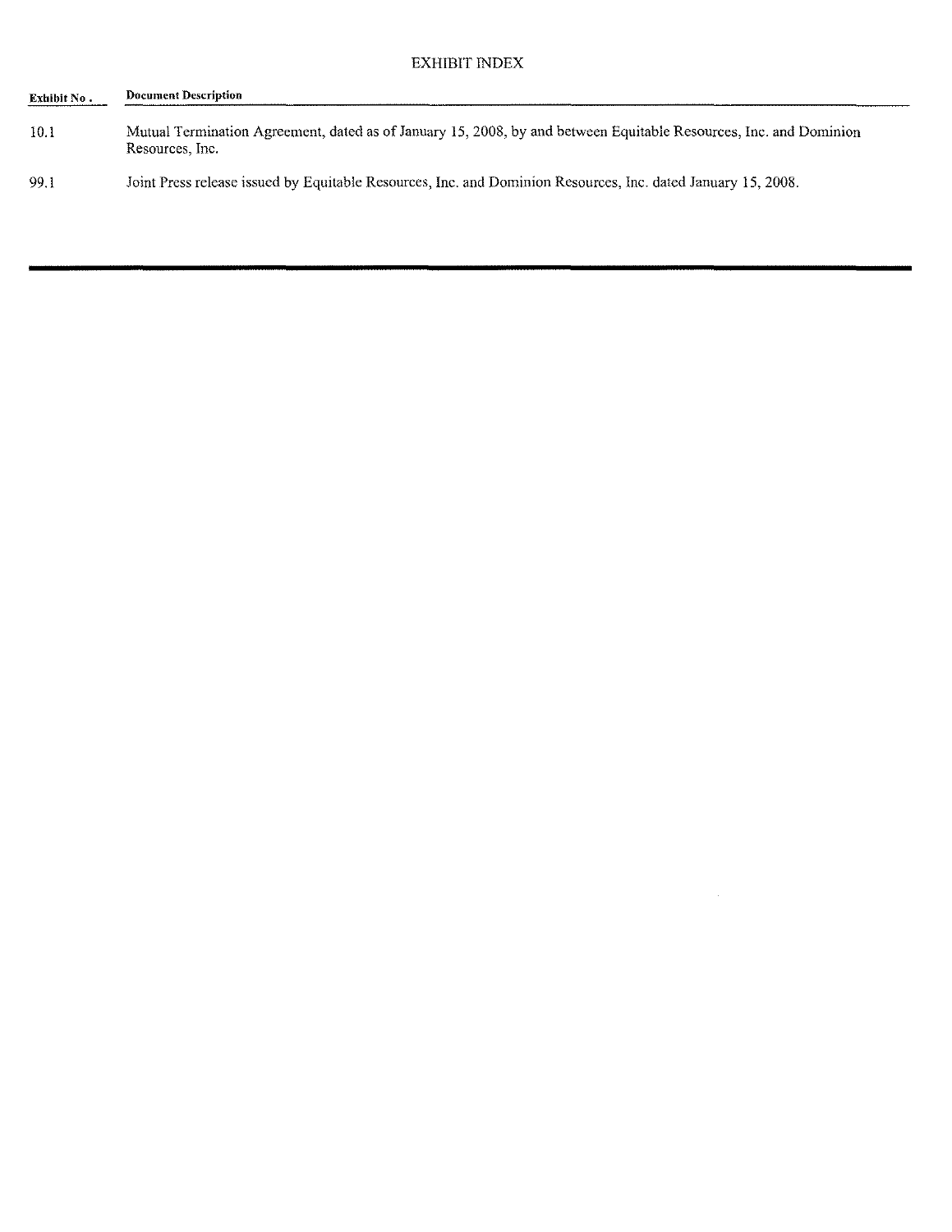### MUTUAL TERMINATION AGREEMENT

This Mutual Termination Agreement (this "Agreement"), dated as ofJanuary 15,2008 (the "Termination Date"), is made by and between EQUITABLE RESOURCES, INC., a Pennsylvania corporation ("Equitable"), and DOMINION RESOURCES, INC., a Virginia **corporation ("Dominion").** 

#### WITNESSETH:

WHEREAS, Equitable and Dominion (as successor by merger to Consolidated Natural Gas Company) are parties to that certain Stock Purchase Agreement, dated as of March 1,2006, as amended (the "SPA"); and

WHEREAS, the Parties desire to terminate the SPA and abandon the transactions contemplated therein, pursuant to the terms and **conditions set forth below.** 

**NOW, THEREFORE, in consideration of the mutual promises, covenants, conditions and agreementscontained herein, and for other**  valuable consideration, the receipt and sufficiency of which are hereby acknowledged, the Parties agree as follows:

- **1. Capitalized terms used but not otherwise defined herein shall have the meanings ascribed to them in the SPA.**
- 2. Pursuant to Section 9.1(a) of the SPA, the Parties hereby elect to terminate the SPA, effective as of the Termination Date.
- 3. In accordance with Section 9.2(b) of the SPA, the Confidentiality Agreement shall survive in its entirety the termination ofthe SPA **untilthe earlier**ofDecember **31, 2009 or the Pennsylvania Public Utility Commission's issuance of a final orderin a proceeding for**  regulatory approval of a subsequent sale of the Companies. The Amended and Restated Confidentiality Agreement between the Parties, dated July 26, 2006, as amended (the "Sensitive Information Confidentiality Agreement") also survives in its entirety the termination of the SPA; provided that the reference to return or destruction requirements of Section 2 thereof shall not be triggered **until notice thereof is providedby Dominion. Dominion agrees not to demandreturn or destruction pursuant to the foregoing**  agreements during the pendancy of the matters known as (a) *Federal Trade Commission v. Equitable Resources, Inc. et al. before the United States Court of Appeals for the Third Circuit, Case No. 07-2499, and all appeals thereof and (b) In the Matter of: Equitable Resources, Inc. et al before the Federal Trade Commission,* Docket No. 9322 (colIectively, the "FTC Litigation"). Equitable shall take commercially reasonable measures to sequester any and all materials subject to the confidentiality obligations of the **Confidentiality Agreement and the Sensitive ConfidentialityAgreement, andshall access such materials solely as required in**  connection with the FTC Litigation and for no other purpose.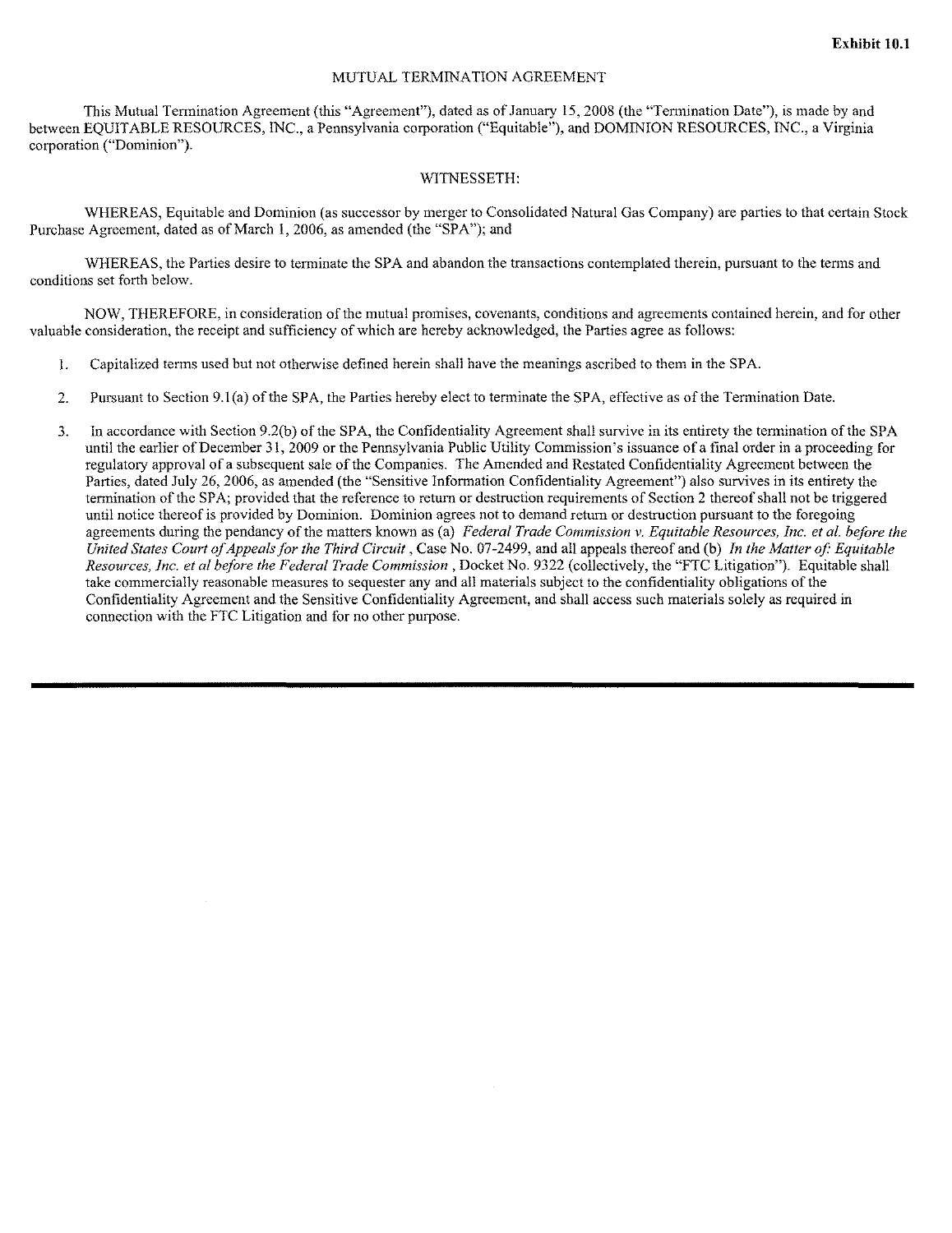**4. Each Party hereby releases the other Party and its trustees, directors, officers, employees, agents and Affiliates from each and all of their obligations and any claims and demands, in each case arising out of or in connection with the SPA, except with respect to (a) the**  Confidentiality Agreement; (b) the Sensitive Information Confidentiality Agreement; (e) claims of fraud; and (d) this Mutual Termination Agreement. UNDER NO CIRCUMSTANCES SHALL EITHER PARTY, OR ITS AFFILIATES, DIRECTORS, OFFICERS, EMPLOYEES OR AGENTS, BE RESPONSIBLE FOR ANY INDIRECT, INCIDENTAL, PUNITIVE, SPECIAL OR CONSEQUENTIAL DAMAGES (INCLUDING, WITHOUT LIMITATION, DAMAGES RELATED TO LOST BUSINESS, LOST PROFITS, LOSS OF USE, AND LOSS OF DATA, OR FAILURE TO REALIZE SAVINGS OR BENEFITS) ARISING UNDER THE SPA, EVEN IF ADVISED OF THE POSSIBILITY OF SUCH LOSS.

*[Remainder ofthis Page Intentionally Left Blank]*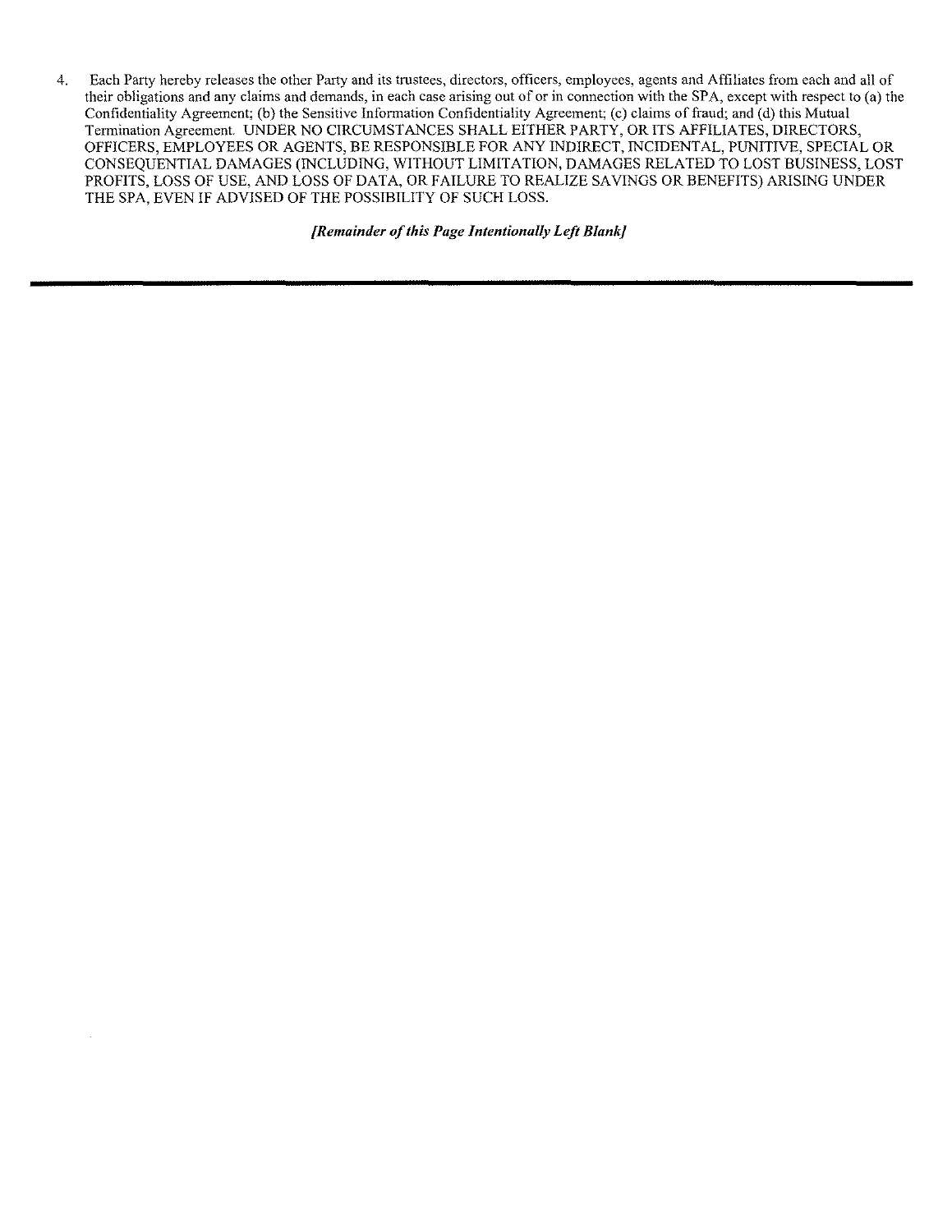IN WITNESS WHEREOF, Equitable and Dominion have executed this Agreement effective as of the date first written above.

a Pennsylvania corporation

By: *IslNurry S. Gerber* By: *IslThomas N. Chewning*<br>Name: *Murry S. Gerber* By: *IslThomas N. Chewning* Name: Murry S. Gerber Name: Thomas N, Chewning<br>Title: Chairman and Title: Executive Vice Preside Chief Executive Officer

 $\hat{\boldsymbol{\gamma}}$ 

EQUITABLE RESOURCES, INC.,<br>
a Pennsylvania corporation<br>
a Virginia corporation<br>
a Virginia corporation

Title: Executive Vice President and Chief Financial Officer

 $\sim$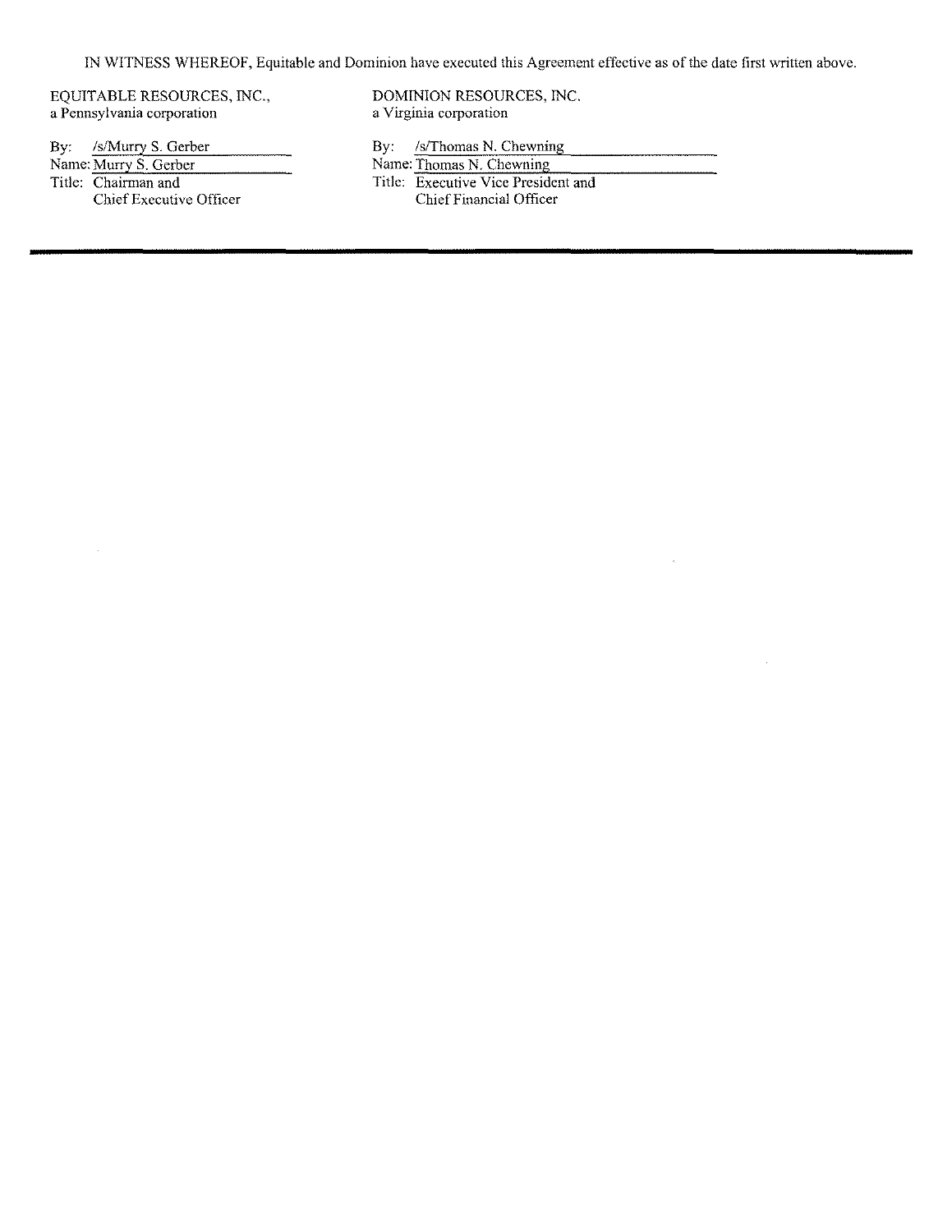



Dominion Contacts: Laura Edge Kottkamp, Investors or Analysts Laura.E.Kottkamp@dom.com (804) 819-2254

> Chet Wade, Media Chet. Wade@dom.com (804) 775-5697 or (804) 771-6115

Equitahle Contacts: Patrick Kane, Investors or Analysts (412) 553-7833

> David Spigelmyer, Media (412) 553-5738

#### DOMINION, EQUITABLE TERMINATE AGREEMENT FOR SALE OF PEOPLES, HOPE GAS UTILITIES

- *Dominion to pursue other offers for purchase a/the two utilities*
- *Equitable cites need to focus on other significant organic growth opportunities*

RICHMOND, Va. and PITTSBURGH, Pa.(January 15, 2007) - Dominion (NYSE: D) and Equitable Resources, Inc. (NYSE: EQT) announced today that they have terminated their agreement for the purchase ofthe Dominion Peoples and Dominion Hope natural gas distribution companies by Equitable.

"Given the continued delay in achieving the final regulatory approvals for this transaction, we believe it is best to terminate our agreement," Thomas F. Farrell II, Dominion chairman, president and chief executive officer, and Murry S. Gerber, Equitable chairman and chief executive officer, said in a joint statement. "While we remain convinced that customers would have benefited from the transaction and are disappointed that it could not be completed in a timely manner, we recognize that it is time to move forward."

Dominion also announced that it plans to seek other offers for the purchase ofthe utilities.

"These are high-quality assets," Farrell said. "Dominion has received a number of unsolicited inquiries in recent months from others expressing an interest in acquiring Dominion Peoples and Dominion Hope. We now will contact those companies as well as other potential buyers. In light of the regulatory groundwork done since the agreement with Equitable was announced, we anticipate moving quickly to seek the required approvals once a new buyer has been identified."

In making its decision, Equitable cited the need to focus on significant organic growth opportunities in other parts of its business.